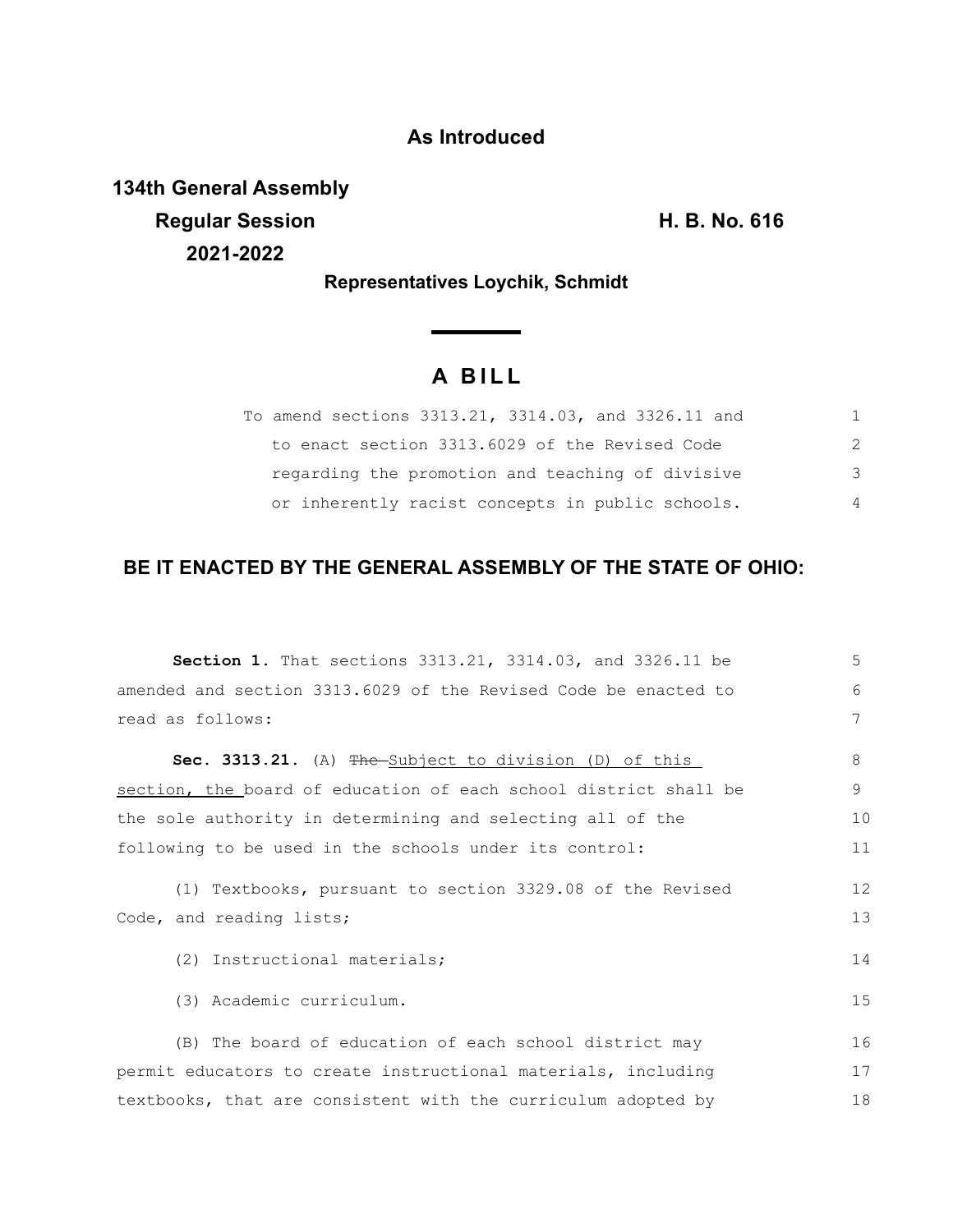| the district board for use in the educators' classrooms.         | 19 |
|------------------------------------------------------------------|----|
| (C) Nothing in this section is intended to promote or            | 20 |
| encourage the utilization of any particular text or source       | 21 |
| material on a statewide basis.                                   | 22 |
| (D) The school district board shall not select any               | 23 |
| textbook, instructional material, or academic curriculum that    | 24 |
| promotes any divisive or inherently racist concept described in  | 25 |
| section 3313.6029 of the Revised Code.                           | 26 |
|                                                                  |    |
| Sec. 3313.6029. (A) As used in this section:                     | 27 |
| (1) "Divisive or inherently racist concepts" include all         | 28 |
| of the following:                                                | 29 |
| (a) Critical race theory;                                        | 30 |
|                                                                  |    |
| (b) Intersectional theory;                                       | 31 |
| (c) The 1619 project;                                            | 32 |
| (d) Diversity, equity, and inclusion learning outcomes;          | 33 |
| (e) Inherited racial guilt;                                      | 34 |
| (f) Any other concept that the state board of education          | 35 |
| defines as divisive or inherently racist, in accordance with     | 36 |
| rules adopted under Chapter 119. of the Revised Code.            | 37 |
| (2) "State scholarship program" has the same meaning as in       | 38 |
| section 3301.0711 of the Revised Code.                           | 39 |
| (B)(1) No school district, community school established          | 40 |
| under Chapter 3314. of the Revised Code, STEM school established | 41 |
| under Chapter 3326. of the Revised Code, or nonpublic school     | 42 |
|                                                                  | 43 |
| that enrolls students who are participating in a state           | 44 |
| scholarship program shall do any of the following:               |    |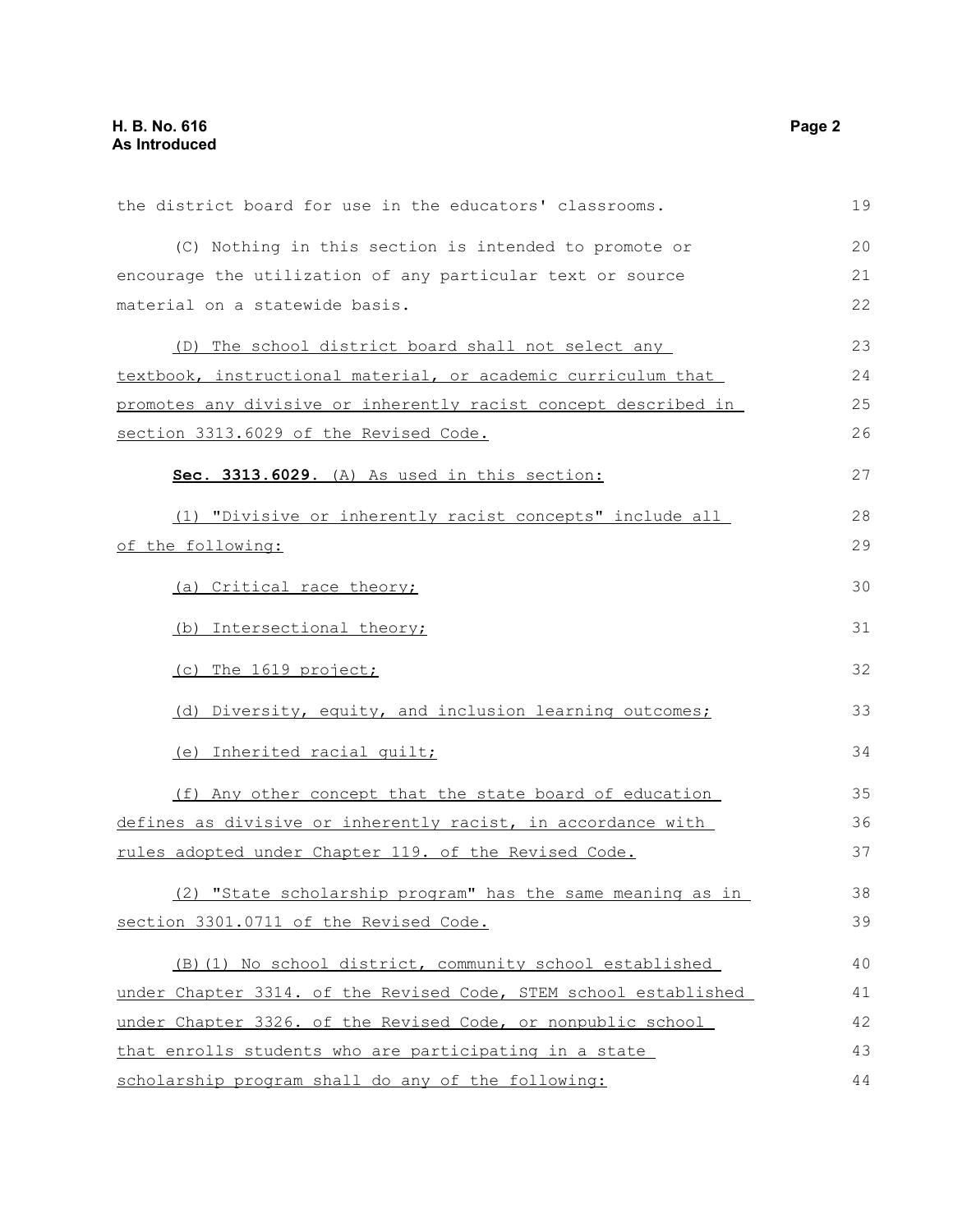| (a) Teach, use, or provide for use by any student any            | 45 |
|------------------------------------------------------------------|----|
| curriculum, instructional material, or assignment designed to    | 46 |
| promote or endorse divisive or inherently racist concepts;       | 47 |
| (b) Offer training or professional development to                | 48 |
| employees that promote or endorse divisive or inherently racist  | 49 |
| concepts.                                                        | 50 |
| (2) No school district, community school, STEM school,           | 51 |
| nonpublic school that enrolls students who are participating in  | 52 |
| a state scholarship program, or any employee or other third      | 53 |
| party representing a school district or school shall do either   | 54 |
| of the following:                                                | 55 |
| (a) With respect to a student in any of grades                   | 56 |
| kindergarten through three, teach, use, or provide any           | 57 |
| curriculum or instructional materials on sexual orientation or   | 58 |
| gender identity;                                                 | 59 |
| (b) With respect to a student in any of grades four              | 60 |
| through twelve, teach, use, or provide any curriculum or         | 61 |
| instructional materials on sexual orientation or gender identity | 62 |
| in any manner that is not age-appropriate or developmentally     | 63 |
| appropriate for students in accordance with state standards.     | 64 |
| (C) No teacher shall receive continuing education credit         | 65 |
| or other credit required for licensure renewal for any seminar   | 66 |
| or other program that teaches, promotes, or endorses divisive or | 67 |
| inherently racist concepts.                                      | 68 |
| (D) (1) The state board shall establish a procedure in           | 69 |
| accordance with Chapter 119. of the Revised Code by which an     | 70 |
| individual may file a complaint against a teacher, school        | 71 |
| administrator, or school district superintendent alleging a      | 72 |
| violation of division (B) or (C) of this section.                | 73 |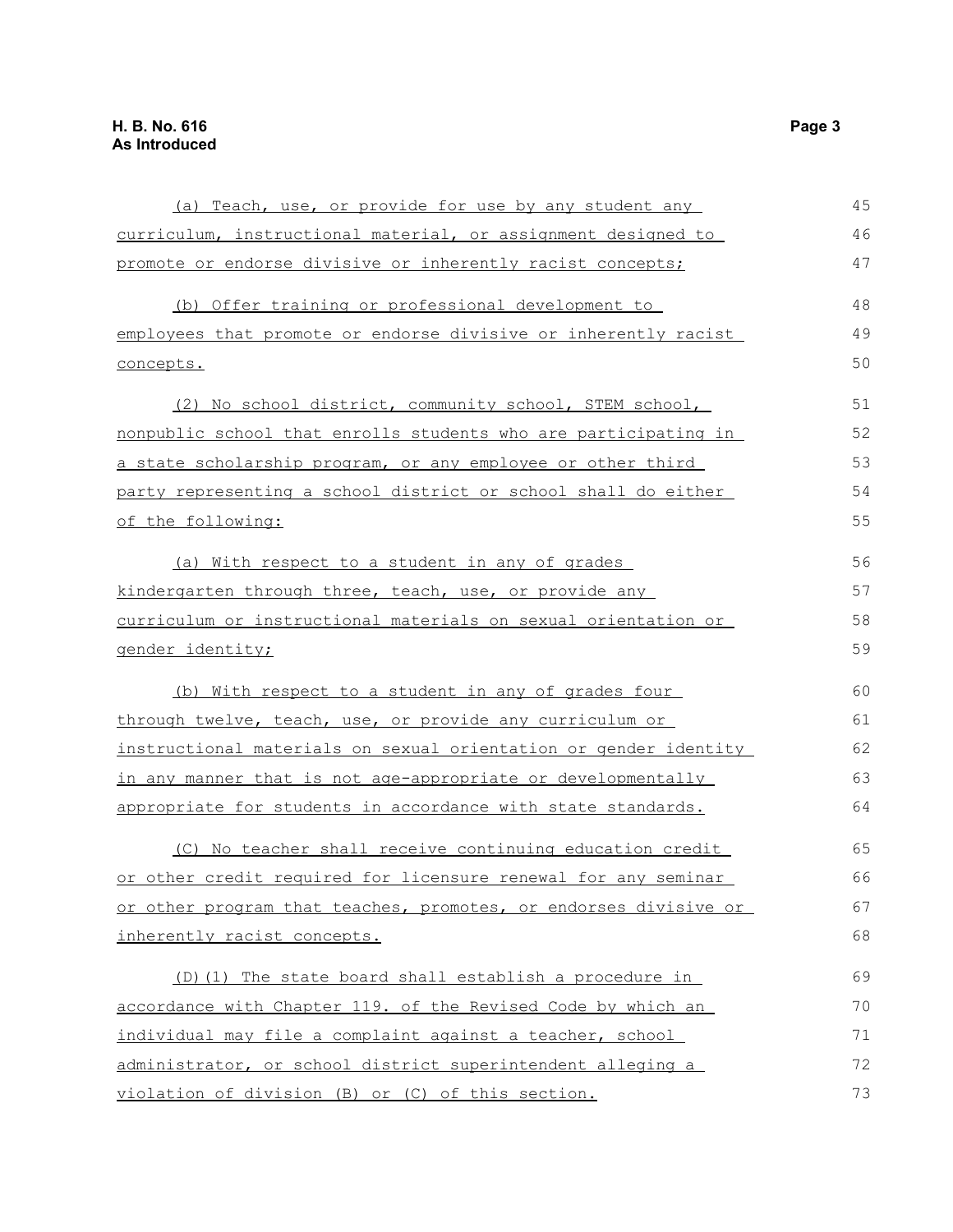| (2) The state board shall afford the teacher, school             | 74  |
|------------------------------------------------------------------|-----|
| administrator, or school district superintendent an opportunity  | 75  |
| for a hearing in accordance with sections 119.01 to 119.13 of    | 76  |
| the Revised Code.                                                | 77  |
| (3) If the superintendent of public instruction finds that       | 78  |
| the teacher, school administrator, or school district            | 79  |
| superintendent violated division (B) or (C) of this section, the | 80  |
| department of education shall issue an adjudication order in     | 81  |
| accordance with section 119.06 of the Revised Code taking        | 82  |
| licensure action based upon the severity of the offense,         | 83  |
| including, but not limited to, an official licensure             | 84  |
|                                                                  | 85  |
| admonishment, licensure suspension, or licensure revocation.     |     |
| (4) If the superintendent of public instruction finds            | 86  |
| through a complaint filed in accordance with division (D) of     | 87  |
| this section that a school district has violated division (B) or | 88  |
| (C) of this section, the department of education shall withhold  | 89  |
| funds from the district based upon the severity of the offense   | 90  |
| and time frame by which the district complies, which may include | 91  |
| a tiered funding penalty, terms for restoration of those funds   | 92  |
| in the event of compliance, and any other procedures that the    | 93  |
| department determines are necessary to enforce the prohibitions  | 94  |
| described in divisions (B) and (C) of this section.              | 95  |
| (E) (1) In addition to the rules prescribed by division (D)      |     |
|                                                                  | 96  |
| of this section, the state board shall adopt rules in accordance | 97  |
| with Chapter 119. of the Revised Code to govern the              | 98  |
| implementation of and monitor compliance with the provisions of  | 99  |
| this section.                                                    | 100 |
| (2) The state board shall not adopt any standards, model         | 101 |
| curricula, professional development resources, classroom         | 102 |
| resources, or assessments promoting divisive or inherently       | 103 |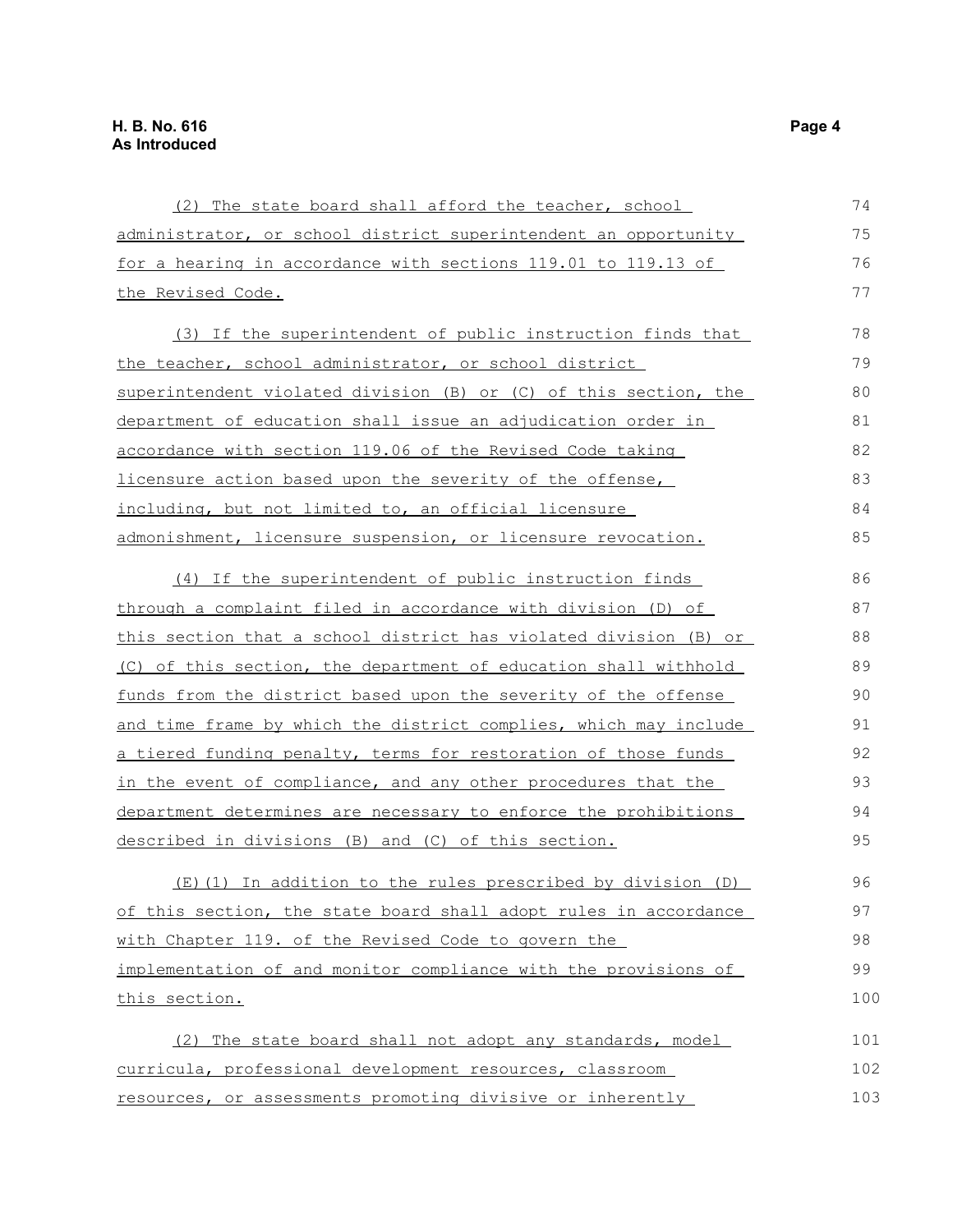| racist concepts as described in this section.                    | 104 |
|------------------------------------------------------------------|-----|
| Sec. 3314.03. A copy of every contract entered into under        | 105 |
| this section shall be filed with the superintendent of public    | 106 |
| instruction. The department of education shall make available on | 107 |
| its web site a copy of every approved, executed contract filed   | 108 |
| with the superintendent under this section.                      | 109 |
| (A) Each contract entered into between a sponsor and the         | 110 |
| governing authority of a community school shall specify the      | 111 |
| following:                                                       | 112 |
| (1) That the school shall be established as either of the        | 113 |
| following:                                                       | 114 |
| (a) A nonprofit corporation established under Chapter            | 115 |
| 1702. of the Revised Code, if established prior to April 8,      | 116 |
| 2003;                                                            | 117 |
| (b) A public benefit corporation established under Chapter       | 118 |
| 1702. of the Revised Code, if established after April 8, 2003.   | 119 |
| (2) The education program of the school, including the           | 120 |
| school's mission, the characteristics of the students the school | 121 |
| is expected to attract, the ages and grades of students, and the | 122 |
| focus of the curriculum;                                         | 123 |
| (3) The academic goals to be achieved and the method of          | 124 |
| measurement that will be used to determine progress toward those | 125 |
| goals, which shall include the statewide achievement             | 126 |
| assessments;                                                     | 127 |
| (4) Performance standards, including but not limited to          | 128 |
| all applicable report card measures set forth in section 3302.03 | 129 |
| or 3314.017 of the Revised Code, by which the success of the     | 130 |
| school will be evaluated by the sponsor;                         | 131 |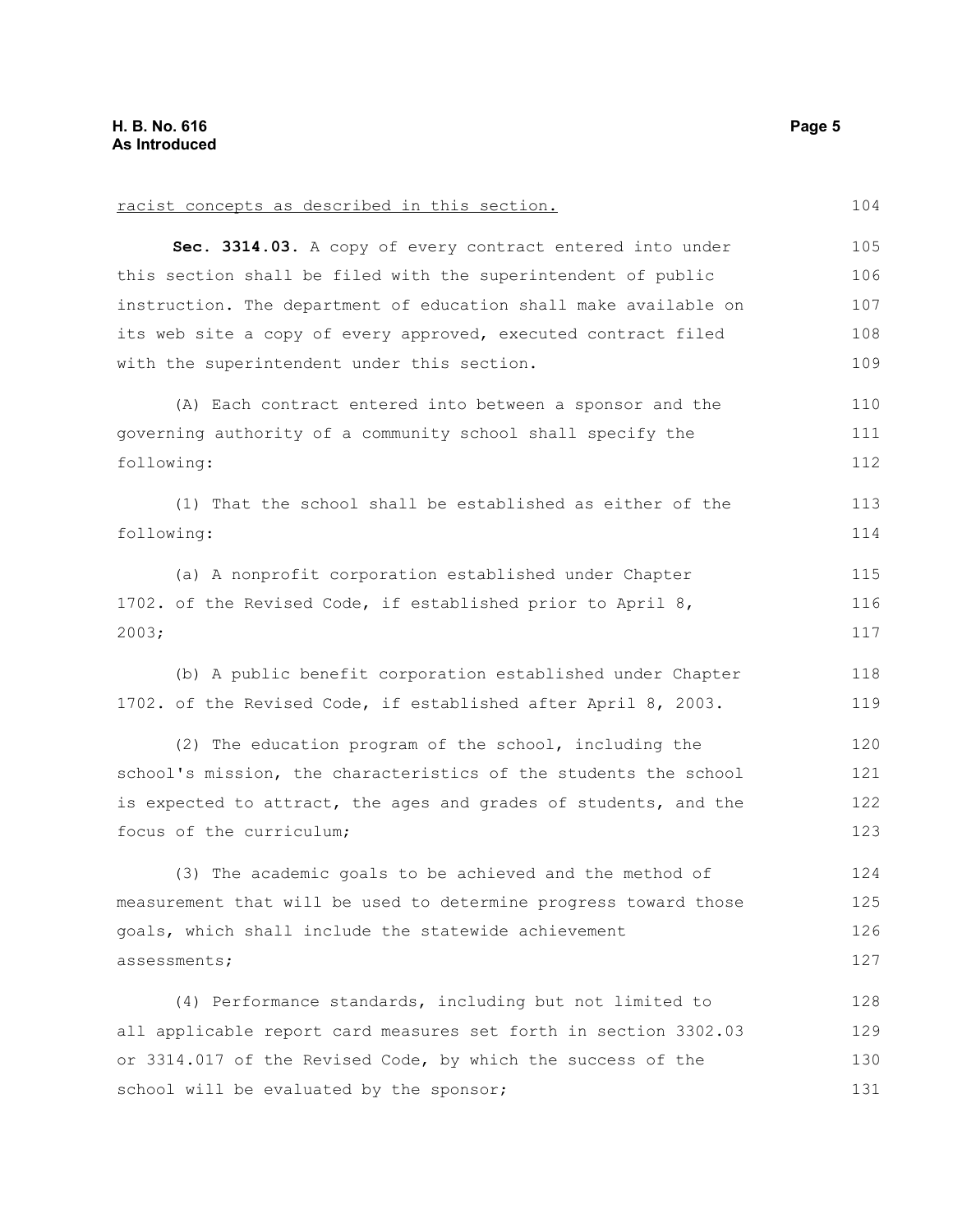(5) The admission standards of section 3314.06 of the Revised Code and, if applicable, section 3314.061 of the Revised Code; (6)(a) Dismissal procedures; (b) A requirement that the governing authority adopt an attendance policy that includes a procedure for automatically withdrawing a student from the school if the student without a legitimate excuse fails to participate in seventy-two consecutive hours of the learning opportunities offered to the student. (7) The ways by which the school will achieve racial and ethnic balance reflective of the community it serves; (8) Requirements for financial audits by the auditor of state. The contract shall require financial records of the school to be maintained in the same manner as are financial records of school districts, pursuant to rules of the auditor of state. Audits shall be conducted in accordance with section 117.10 of the Revised Code. (9) An addendum to the contract outlining the facilities to be used that contains at least the following information: (a) A detailed description of each facility used for instructional purposes; (b) The annual costs associated with leasing each facility that are paid by or on behalf of the school; 132 133 134 135 136 137 138 139 140 141 142 143 144 145 146 147 148 149 150 151 152 153 154 155

(c) The annual mortgage principal and interest payments that are paid by the school; 156 157

(d) The name of the lender or landlord, identified as such, and the lender's or landlord's relationship to the 158 159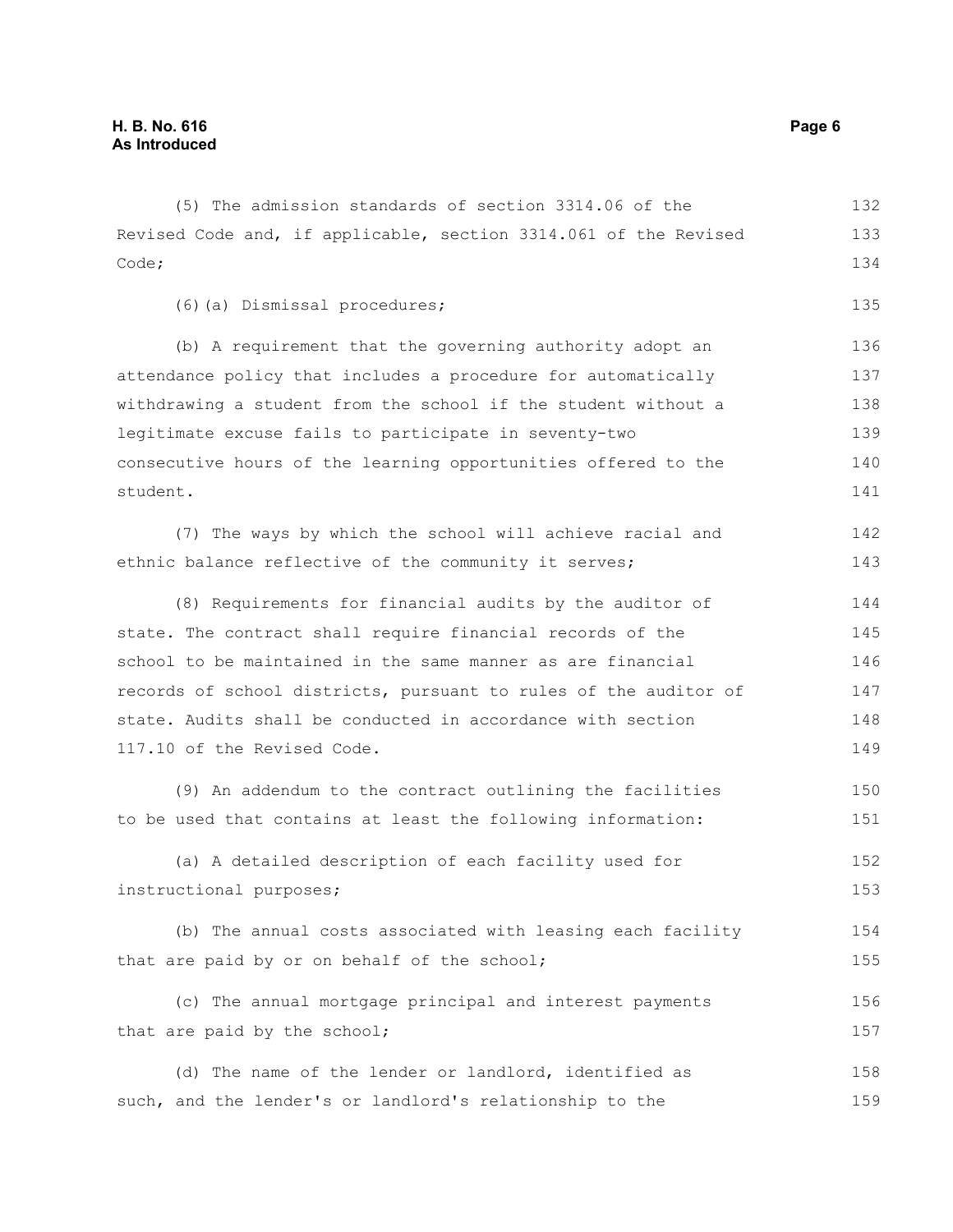operator, if any. (10) Qualifications of teachers, including a requirement that the school's classroom teachers be licensed in accordance with sections 3319.22 to 3319.31 of the Revised Code, except that a community school may engage noncertificated persons to teach up to twelve hours or forty hours per week pursuant to section 3319.301 of the Revised Code. (11) That the school will comply with the following requirements: (a) The school will provide learning opportunities to a minimum of twenty-five students for a minimum of nine hundred twenty hours per school year. (b) The governing authority will purchase liability insurance, or otherwise provide for the potential liability of the school. (c) The school will be nonsectarian in its programs, admission policies, employment practices, and all other operations, and will not be operated by a sectarian school or religious institution. (d) The school will comply with sections 9.90, 9.91, 109.65, 121.22, 149.43, 2151.357, 2151.421, 2313.19, 3301.0710, 3301.0711, 3301.0712, 3301.0715, 3301.0729, 3301.948, 3302.037, 3313.472, 3313.50, 3313.539, 3313.5310, 3313.608, 3313.609, 3313.6012, 3313.6013, 3313.6014, 3313.6015, 3313.6020, 3313.6024, 3313.6025, 3313.6026, 3313.6029, 3313.643, 3313.648, 3313.6411, 3313.66, 3313.661, 3313.662, 3313.666, 3313.667, 3313.668, 3313.669, 3313.6610, 3313.67, 3313.671, 3313.672, 3313.673, 3313.69, 3313.71, 3313.716, 3313.718, 3313.719, 160 161 162 163 164 165 166 167 168 169 170 171 172 173 174 175 176 177 178 179 180 181 182 183 184 185 186 187

3313.7112, 3313.721, 3313.80, 3313.814, 3313.816, 3313.817, 188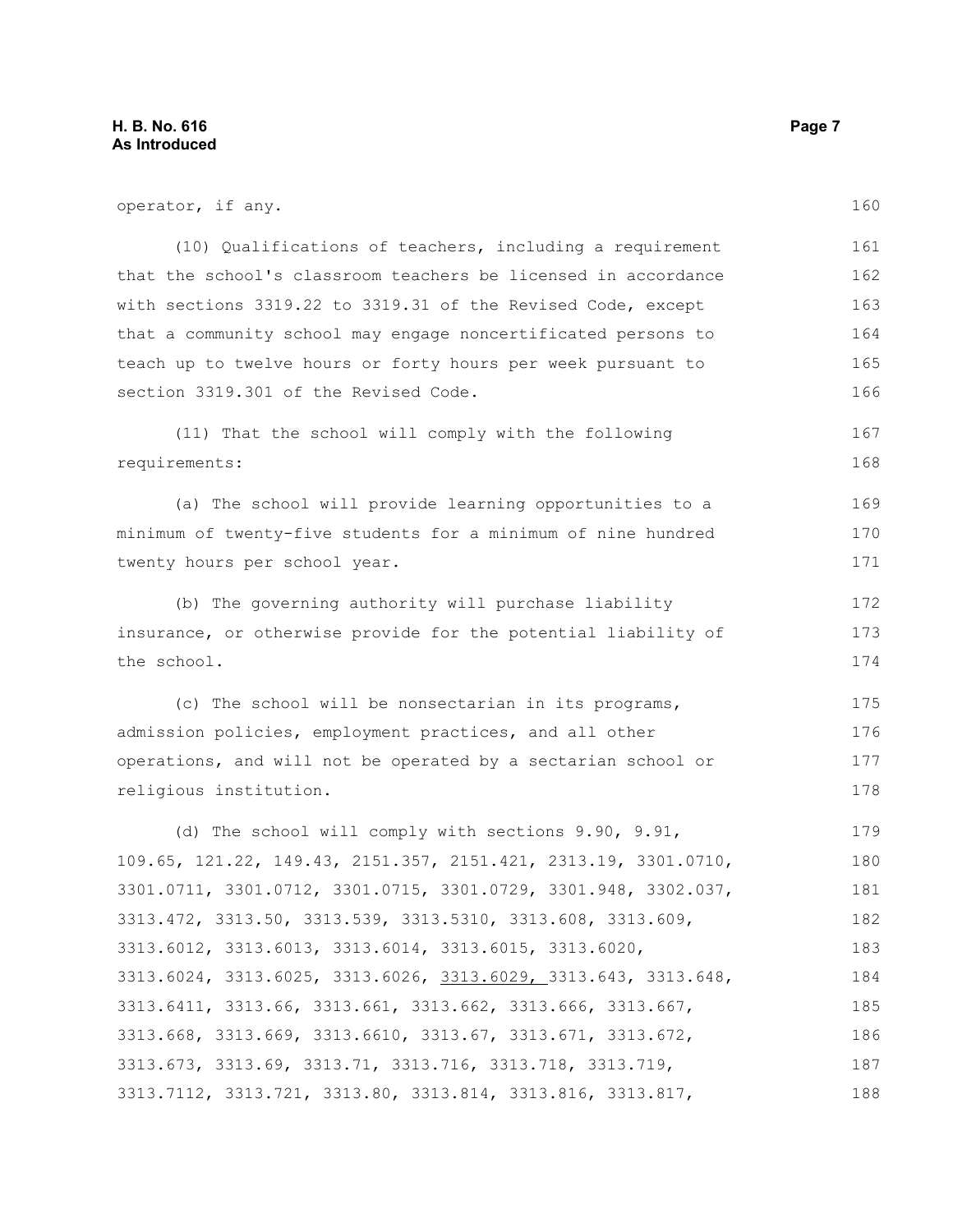3313.818, 3313.86, 3313.89, 3313.96, 3319.073, 3319.077, 3319.078, 3319.238, 3319.318, 3319.321, 3319.39, 3319.391, 3319.393, 3319.41, 3319.46, 3320.01, 3320.02, 3320.03, 3321.01, 3321.041, 3321.13, 3321.14, 3321.141, 3321.17, 3321.18, 3321.19, 3323.251, 3327.10, 4111.17, 4113.52, 5502.262, and 5705.391 and Chapters 117., 1347., 2744., 3365., 3742., 4112., 4123., 4141., and 4167. of the Revised Code as if it were a school district and will comply with section 3301.0714 of the Revised Code in the manner specified in section 3314.17 of the Revised Code. (e) The school shall comply with Chapter 102. and section 2921.42 of the Revised Code. (f) The school will comply with sections 3313.61, 3313.611, 3313.614, 3313.617, 3313.618, and 3313.6114 of the Revised Code, except that for students who enter ninth grade for the first time before July 1, 2010, the requirement in sections 3313.61 and 3313.611 of the Revised Code that a person must successfully complete the curriculum in any high school prior to receiving a high school diploma may be met by completing the curriculum adopted by the governing authority of the community school rather than the curriculum specified in Title XXXIII of the Revised Code or any rules of the state board of education. Beginning with students who enter ninth grade for the first time on or after July 1, 2010, the requirement in sections 3313.61 and 3313.611 of the Revised Code that a person must successfully complete the curriculum of a high school prior to receiving a high school diploma shall be met by completing the requirements prescribed in section 3313.6027 and division (C) of section 3313.603 of the Revised Code, unless the person qualifies under division (D) or (F) of that section. Each school shall comply with the plan for awarding high school credit based on demonstration of subject area competency, and beginning with the 189 190 191 192 193 194 195 196 197 198 199 200 201 202 203 204 205 206 207 208 209 210 211 212 213 214 215 216 217 218 219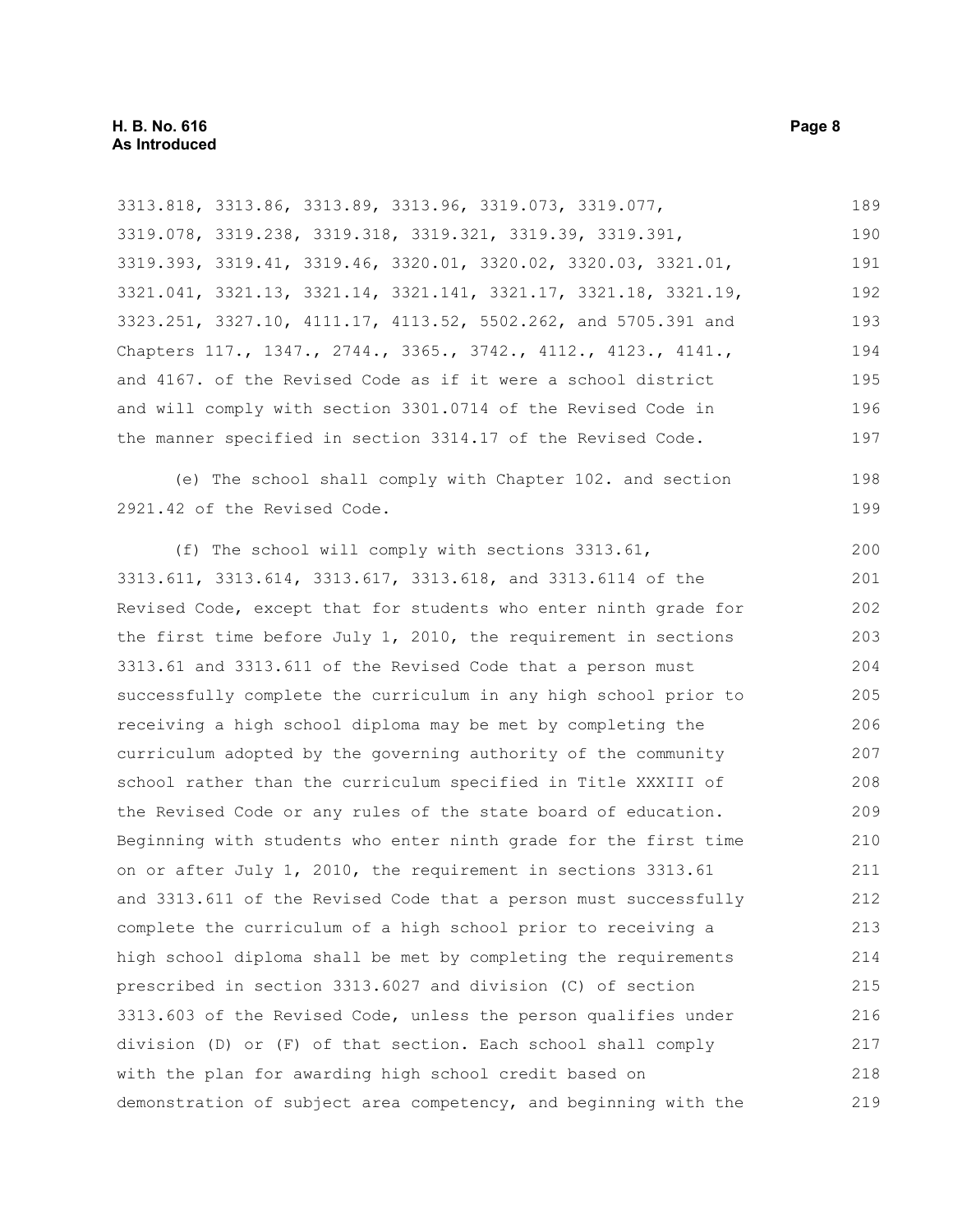### **H. B. No. 616 Page 9 As Introduced**

2017-2018 school year, with the updated plan that permits students enrolled in seventh and eighth grade to meet curriculum requirements based on subject area competency adopted by the state board of education under divisions (J)(1) and (2) of section 3313.603 of the Revised Code. Beginning with the 2018- 2019 school year, the school shall comply with the framework for granting units of high school credit to students who demonstrate subject area competency through work-based learning experiences, internships, or cooperative education developed by the department under division (J)(3) of section 3313.603 of the Revised Code. 220 221 222 223 224 225 226 227 228 229 230

(g) The school governing authority will submit within four months after the end of each school year a report of its activities and progress in meeting the goals and standards of divisions (A)(3) and (4) of this section and its financial status to the sponsor and the parents of all students enrolled in the school. 231 232 233 234 235 236

(h) The school, unless it is an internet- or computerbased community school, will comply with section 3313.801 of the Revised Code as if it were a school district.

(i) If the school is the recipient of moneys from a grant awarded under the federal race to the top program, Division (A), Title XIV, Sections 14005 and 14006 of the "American Recovery and Reinvestment Act of 2009," Pub. L. No. 111-5, 123 Stat. 115, the school will pay teachers based upon performance in accordance with section 3317.141 and will comply with section 3319.111 of the Revised Code as if it were a school district. 240 241 242 243 244 245 246

(j) If the school operates a preschool program that is licensed by the department of education under sections 3301.52 to 3301.59 of the Revised Code, the school shall comply with 247 248 249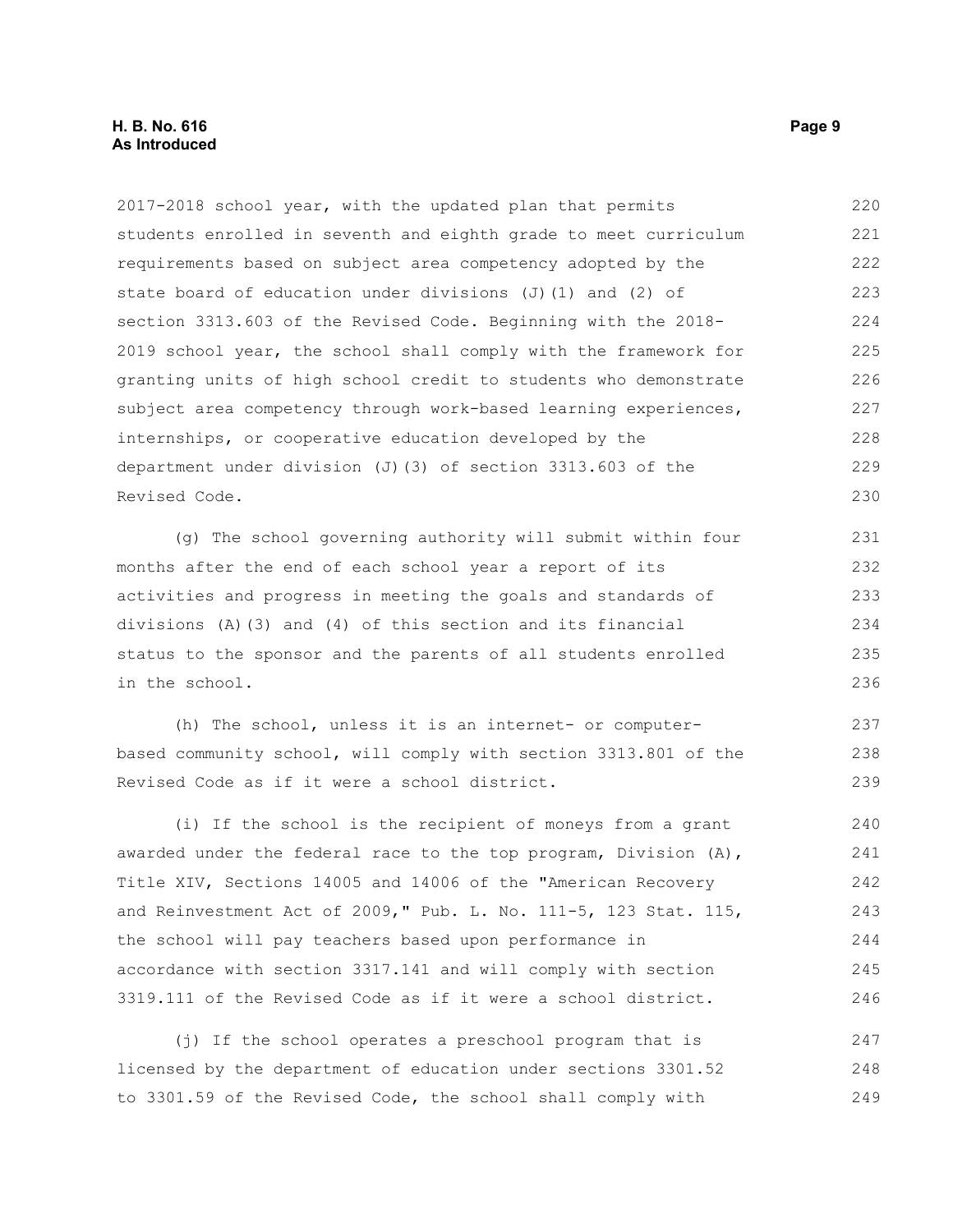sections 3301.50 to 3301.59 of the Revised Code and the minimum standards for preschool programs prescribed in rules adopted by the state board under section 3301.53 of the Revised Code. (k) The school will comply with sections 3313.6021 and 3313.6023 of the Revised Code as if it were a school district unless it is either of the following: (i) An internet- or computer-based community school; (ii) A community school in which a majority of the enrolled students are children with disabilities as described in division (A)(4)(b) of section 3314.35 of the Revised Code. (l) The school will comply with section 3321.191 of the Revised Code, unless it is an internet- or computer-based community school that is subject to section 3314.261 of the Revised Code. (12) Arrangements for providing health and other benefits to employees; (13) The length of the contract, which shall begin at the beginning of an academic year. No contract shall exceed five years unless such contract has been renewed pursuant to division (E) of this section. (14) The governing authority of the school, which shall be responsible for carrying out the provisions of the contract; (15) A financial plan detailing an estimated school budget for each year of the period of the contract and specifying the 250 251 252 253 254 255 256 257 258 259 260 261 262 263 264 265 266 267 268 269 270 271 272 273

(16) Requirements and procedures regarding the disposition of employees of the school in the event the contract is terminated or not renewed pursuant to section 3314.07 of the 275 276 277

total estimated per pupil expenditure amount for each such year.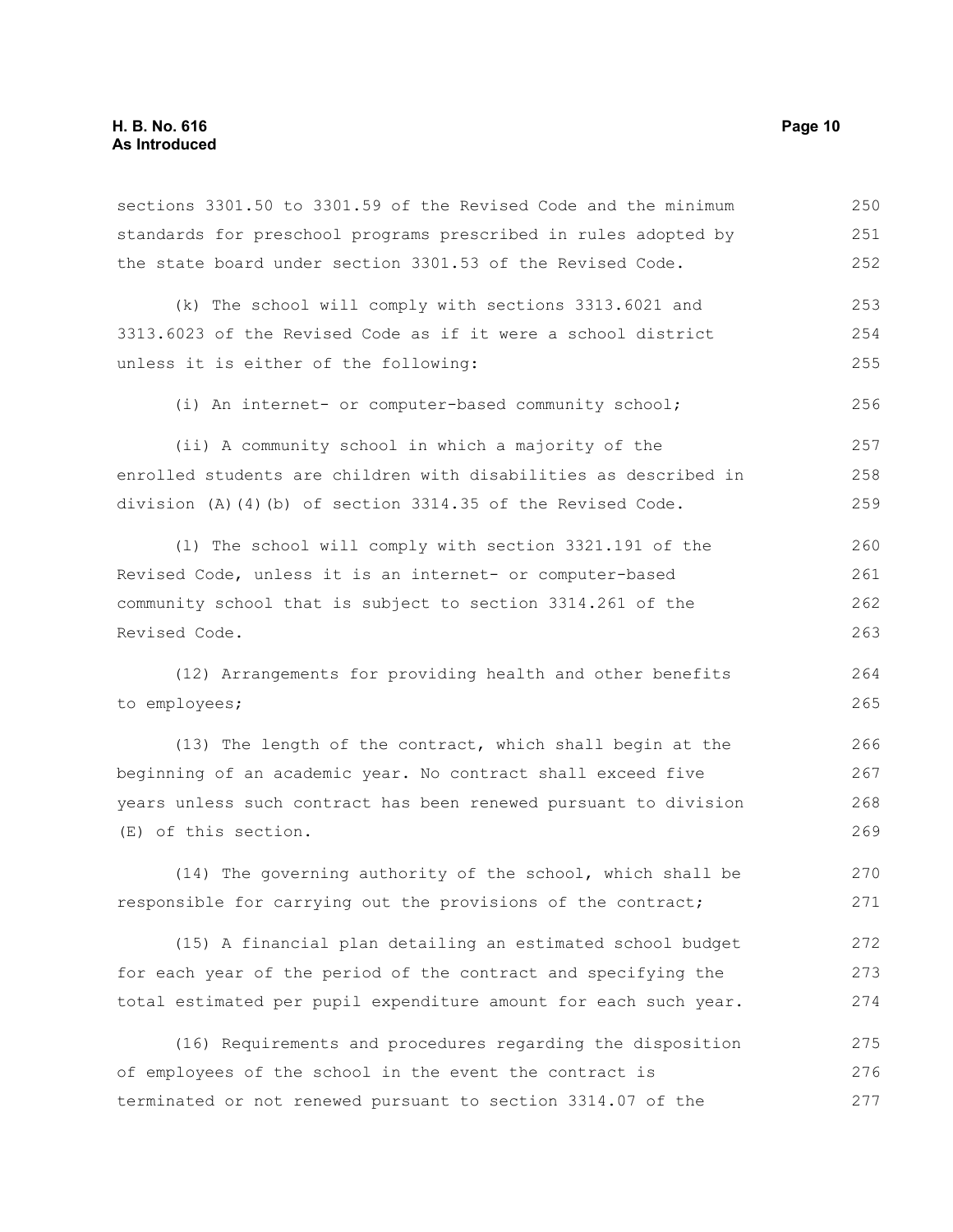(17) Whether the school is to be created by converting all or part of an existing public school or educational service center building or is to be a new start-up school, and if it is a converted public school or service center building, specification of any duties or responsibilities of an employer that the board of education or service center governing board that operated the school or building before conversion is delegating to the governing authority of the community school with respect to all or any specified group of employees provided the delegation is not prohibited by a collective bargaining agreement applicable to such employees; 279 280 281 282 283 284 285 286 287 288 289

(18) Provisions establishing procedures for resolving disputes or differences of opinion between the sponsor and the governing authority of the community school;

(19) A provision requiring the governing authority to adopt a policy regarding the admission of students who reside outside the district in which the school is located. That policy shall comply with the admissions procedures specified in sections 3314.06 and 3314.061 of the Revised Code and, at the sole discretion of the authority, shall do one of the following: 293 294 295 296 297 298

(a) Prohibit the enrollment of students who reside outside the district in which the school is located;

(b) Permit the enrollment of students who reside in districts adjacent to the district in which the school is located; 301 302 303

(c) Permit the enrollment of students who reside in any other district in the state. 304 305

(20) A provision recognizing the authority of the

278

290 291 292

299 300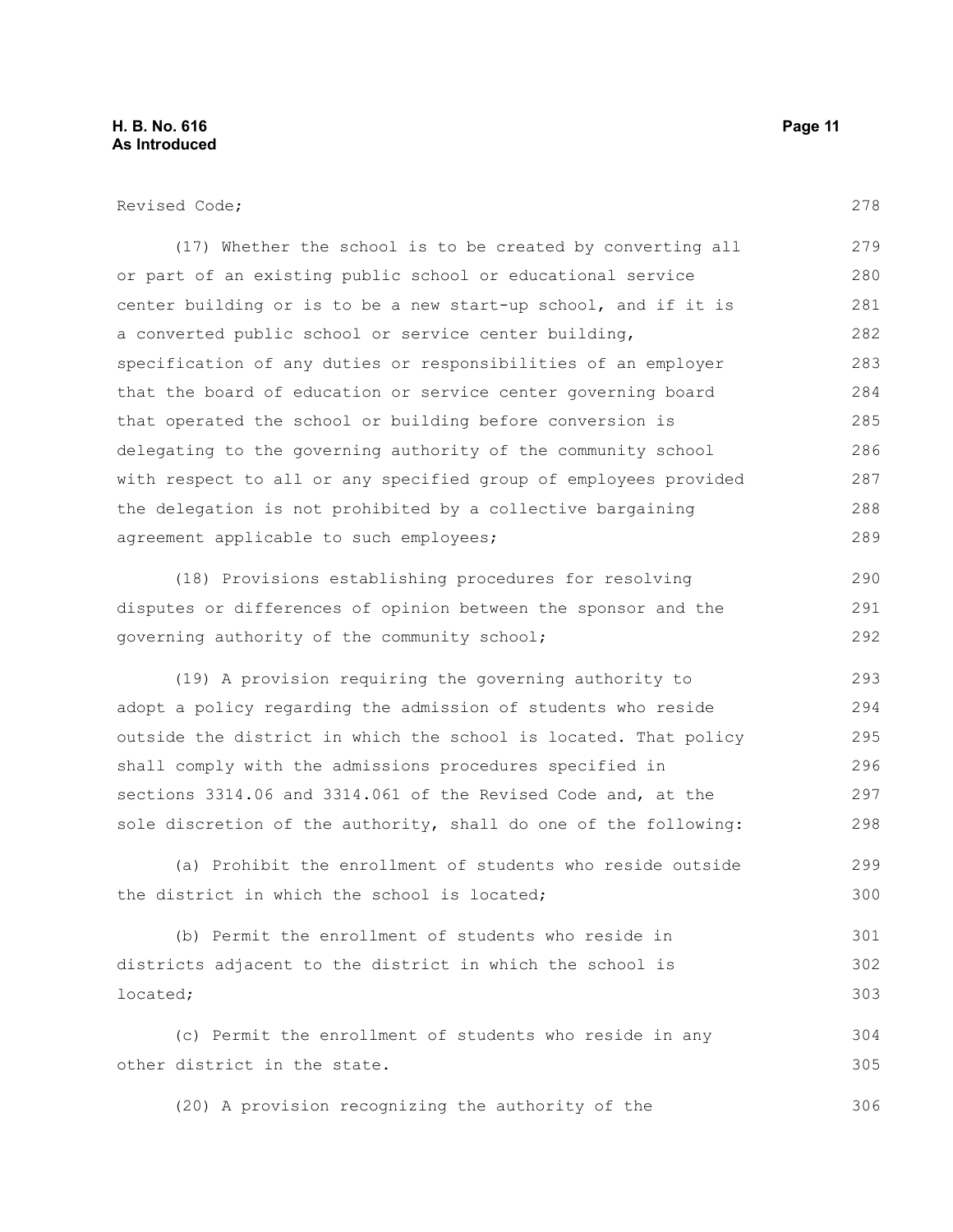department of education to take over the sponsorship of the school in accordance with the provisions of division (C) of section 3314.015 of the Revised Code; 307 308 309

(21) A provision recognizing the sponsor's authority to assume the operation of a school under the conditions specified in division (B) of section 3314.073 of the Revised Code; 310 311 312

(22) A provision recognizing both of the following:

(a) The authority of public health and safety officials to inspect the facilities of the school and to order the facilities closed if those officials find that the facilities are not in compliance with health and safety laws and regulations; 314 315 316 317

(b) The authority of the department of education as the community school oversight body to suspend the operation of the school under section 3314.072 of the Revised Code if the department has evidence of conditions or violations of law at the school that pose an imminent danger to the health and safety of the school's students and employees and the sponsor refuses to take such action. 318 319 320 321 322 323 324

(23) A description of the learning opportunities that will be offered to students including both classroom-based and nonclassroom-based learning opportunities that is in compliance with criteria for student participation established by the department under division (H)(2) of section 3314.08 of the Revised Code; 325 326 327 328 329

(24) The school will comply with sections 3302.04 and 3302.041 of the Revised Code, except that any action required to be taken by a school district pursuant to those sections shall be taken by the sponsor of the school. However, the sponsor shall not be required to take any action described in division 331 332 333 334 335

313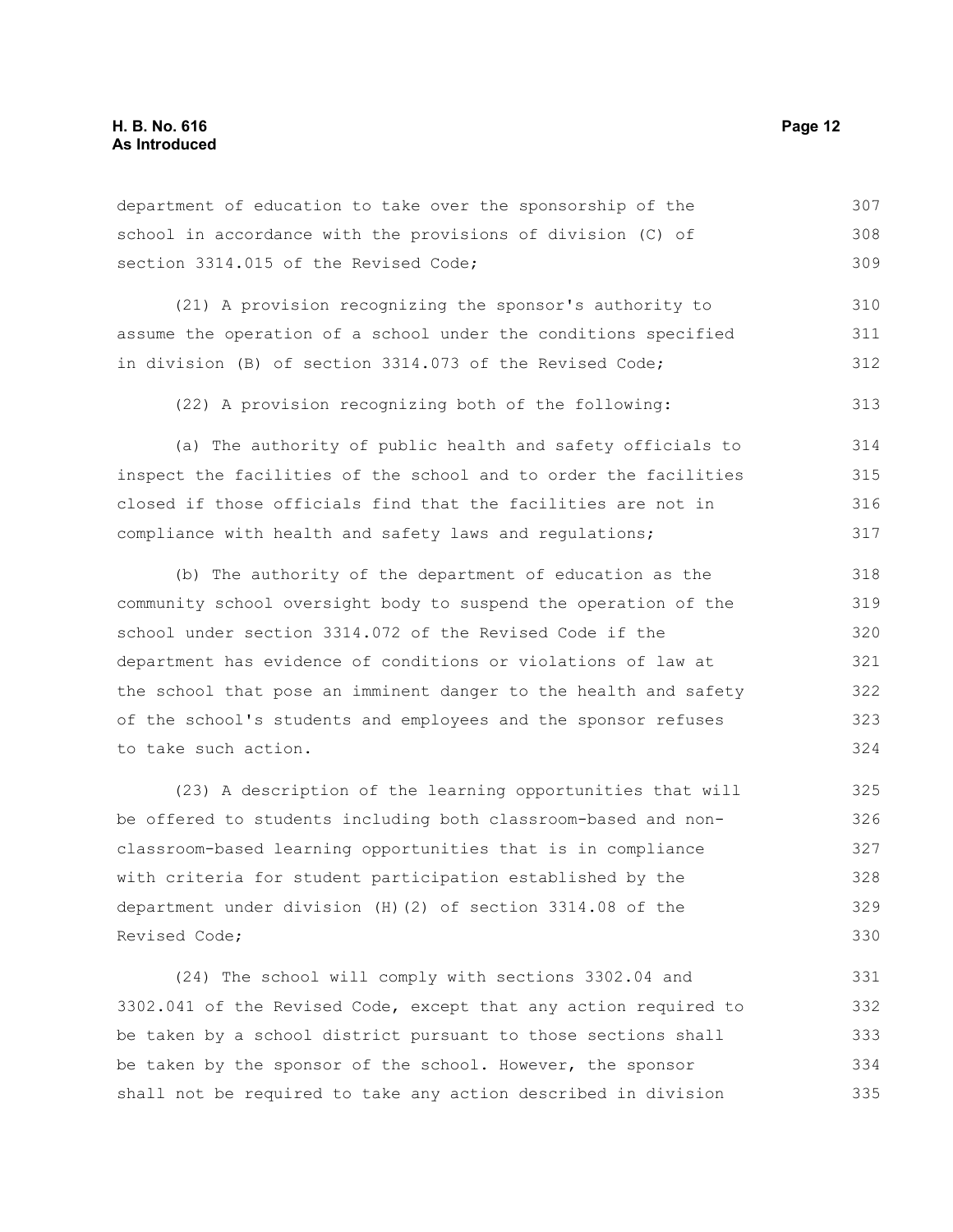336

361 362

(F) of section 3302.04 of the Revised Code.

(25) Beginning in the 2006-2007 school year, the school will open for operation not later than the thirtieth day of September each school year, unless the mission of the school as specified under division (A)(2) of this section is solely to serve dropouts. In its initial year of operation, if the school fails to open by the thirtieth day of September, or within one year after the adoption of the contract pursuant to division (D) of section 3314.02 of the Revised Code if the mission of the school is solely to serve dropouts, the contract shall be void. 337 338 339 340 341 342 343 344 345

(26) Whether the school's governing authority is planning to seek designation for the school as a STEM school equivalent under section 3326.032 of the Revised Code; 346 347 348

(27) That the school's attendance and participation policies will be available for public inspection; 349 350

(28) That the school's attendance and participation records shall be made available to the department of education, auditor of state, and school's sponsor to the extent permitted under and in accordance with the "Family Educational Rights and Privacy Act of 1974," 88 Stat. 571, 20 U.S.C. 1232g, as amended, and any regulations promulgated under that act, and section 3319.321 of the Revised Code; 351 352 353 354 355 356 357

(29) If a school operates using the blended learning model, as defined in section 3301.079 of the Revised Code, all of the following information: 358 359 360

(a) An indication of what blended learning model or models will be used;

(b) A description of how student instructional needs will be determined and documented; 363 364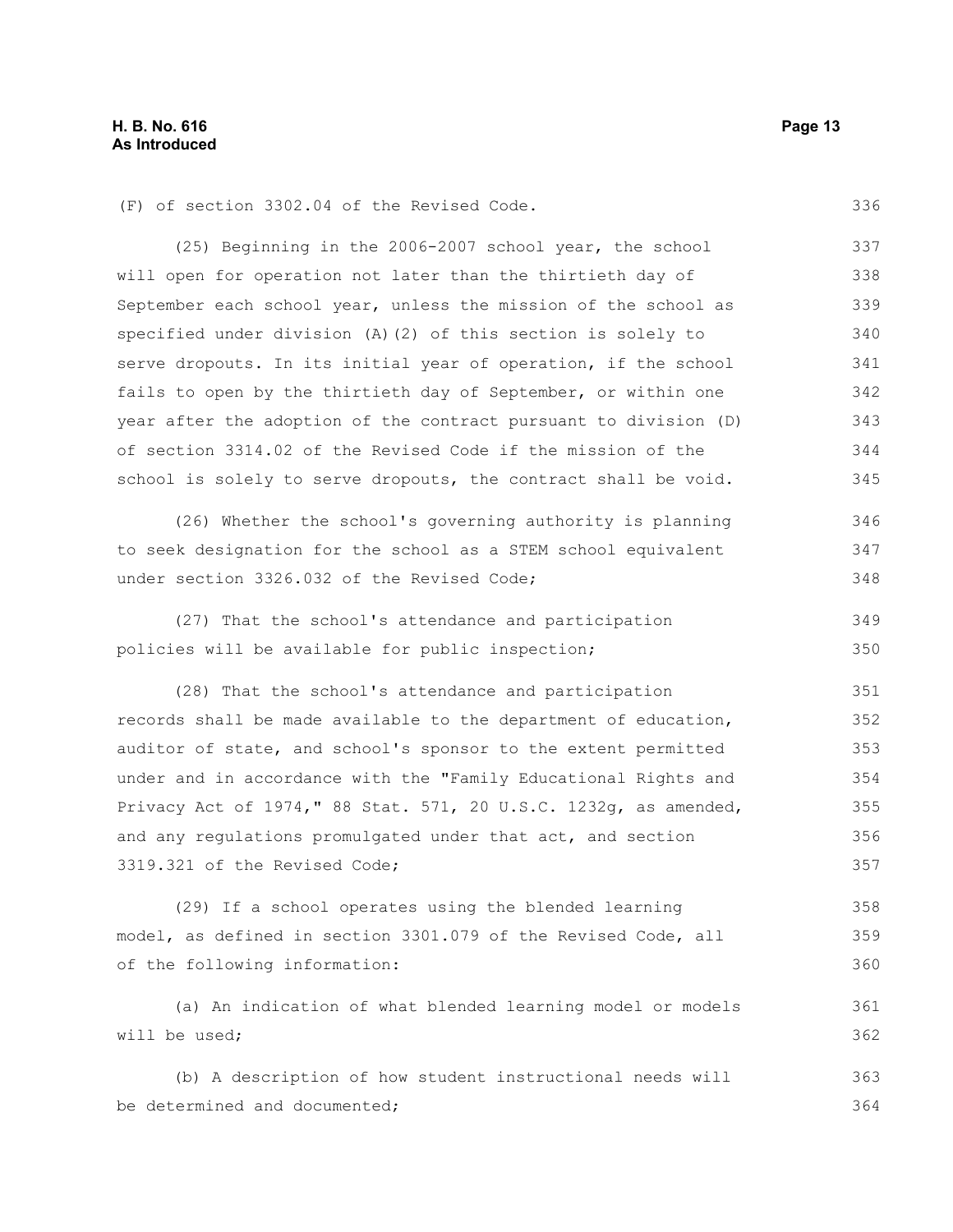| (c) The method to be used for determining competency,            | 365 |
|------------------------------------------------------------------|-----|
| granting credit, and promoting students to a higher grade level; | 366 |
| (d) The school's attendance requirements, including how          | 367 |
| the school will document participation in learning               | 368 |
| opportunities;                                                   | 369 |
| (e) A statement describing how student progress will be          | 370 |
| monitored;                                                       | 371 |
| (f) A statement describing how private student data will         | 372 |
| be protected;                                                    | 373 |
| (q) A description of the professional development                | 374 |
| activities that will be offered to teachers.                     | 375 |
| (30) A provision requiring that all moneys the school's          | 376 |
| operator loans to the school, including facilities loans or cash | 377 |
| flow assistance, must be accounted for, documented, and bear     | 378 |
| interest at a fair market rate;                                  | 379 |
| (31) A provision requiring that, if the governing                | 380 |
| authority contracts with an attorney, accountant, or entity      | 381 |
| specializing in audits, the attorney, accountant, or entity      | 382 |
| shall be independent from the operator with which the school has | 383 |
| contracted.                                                      | 384 |
| (32) A provision requiring the governing authority to            | 385 |
| adopt an enrollment and attendance policy that requires a        | 386 |
| student's parent to notify the community school in which the     | 387 |
| student is enrolled when there is a change in the location of    | 388 |
| the parent's or student's primary residence.                     | 389 |
| (33) A provision requiring the governing authority to            | 390 |
| adopt a student residence and address verification policy for    | 391 |
| students enrolling in or attending the school.                   | 392 |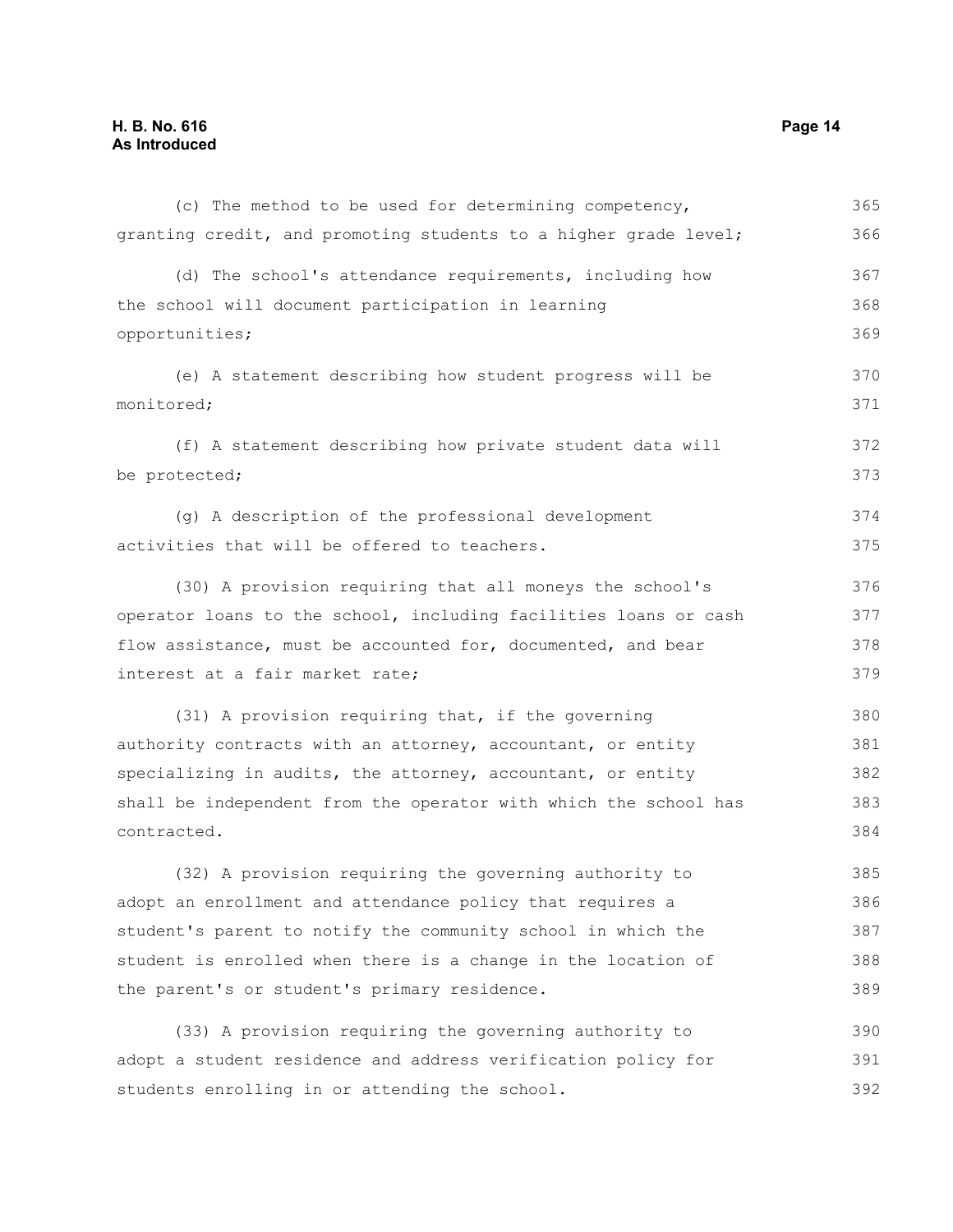a comprehensive plan for the school. The plan shall specify the following: (1) The process by which the governing authority of the school will be selected in the future; (2) The management and administration of the school; (3) If the community school is a currently existing public school or educational service center building, alternative arrangements for current public school students who choose not to attend the converted school and for teachers who choose not to teach in the school or building after conversion; (4) The instructional program and educational philosophy of the school; (5) Internal financial controls. When submitting the plan under this division, the school shall also submit copies of all policies and procedures regarding internal financial controls adopted by the governing authority of the school. (C) A contract entered into under section 3314.02 of the Revised Code between a sponsor and the governing authority of a community school may provide for the community school governing authority to make payments to the sponsor, which is hereby 394 395 396 397 398 399 400 401 402 403 404 405 406 407 408 409 410 411 412 413 414

(B) The community school shall also submit to the sponsor

authorized to receive such payments as set forth in the contract between the governing authority and the sponsor. The total amount of such payments for monitoring, oversight, and technical assistance of the school shall not exceed three per cent of the total amount of payments for operating expenses that the school receives from the state. 415 416 417 418 419 420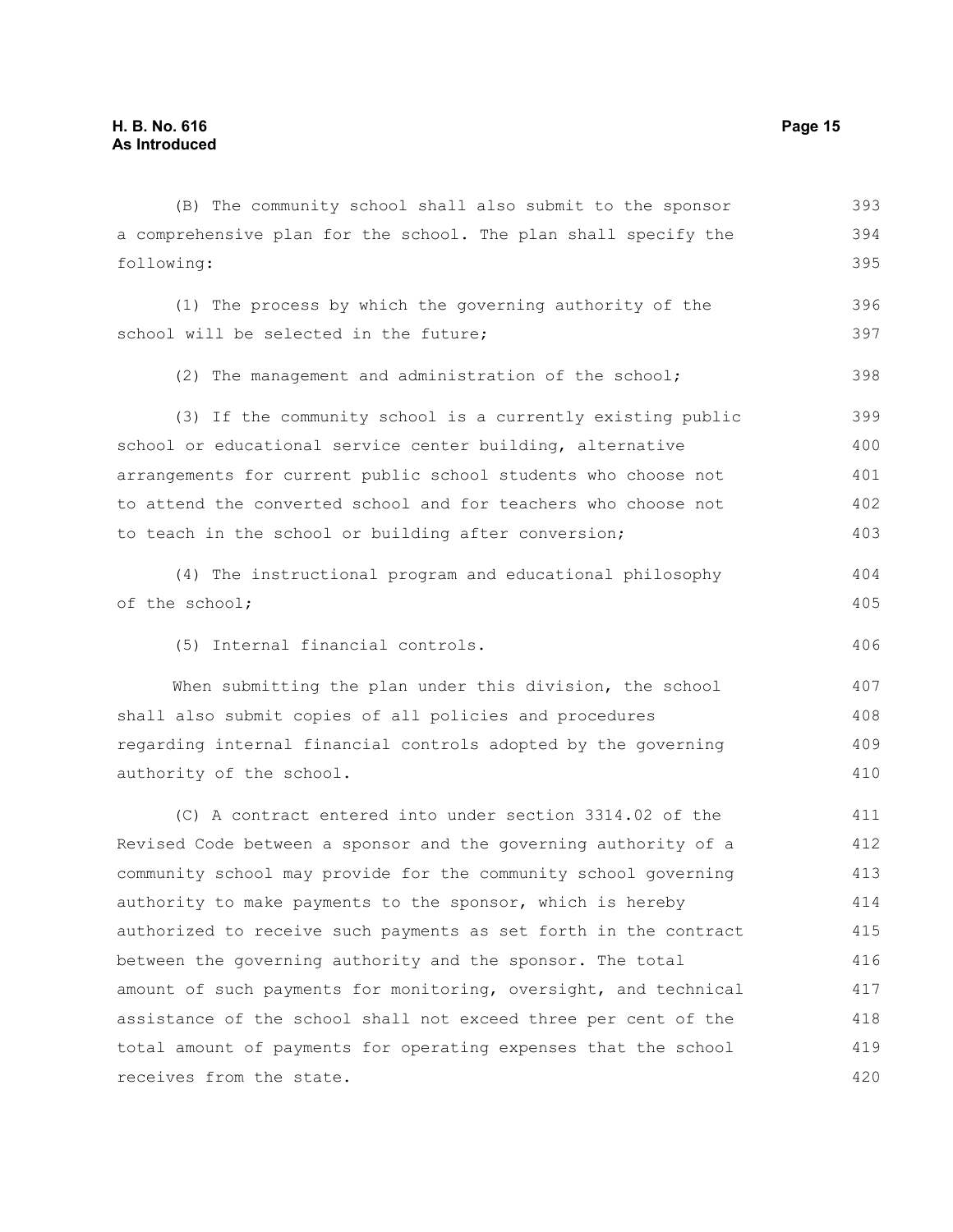(D) The contract shall specify the duties of the sponsor which shall be in accordance with the written agreement entered into with the department of education under division (B) of section 3314.015 of the Revised Code and shall include the following: 421 422 423 424 425

(1) Monitor the community school's compliance with all laws applicable to the school and with the terms of the contract; 426 427 428

(2) Monitor and evaluate the academic and fiscal performance and the organization and operation of the community school on at least an annual basis; 429 430 431

(3) Report on an annual basis the results of the evaluation conducted under division (D)(2) of this section to the department of education and to the parents of students enrolled in the community school; 432 433 434 435

(4) Provide technical assistance to the community school in complying with laws applicable to the school and terms of the contract; 436 437 438

(5) Take steps to intervene in the school's operation to correct problems in the school's overall performance, declare the school to be on probationary status pursuant to section 3314.073 of the Revised Code, suspend the operation of the school pursuant to section 3314.072 of the Revised Code, or terminate the contract of the school pursuant to section 3314.07 of the Revised Code as determined necessary by the sponsor; 439 440 441 442 443 444 445

(6) Have in place a plan of action to be undertaken in the event the community school experiences financial difficulties or closes prior to the end of a school year. 446 447 448

(E) Upon the expiration of a contract entered into under 449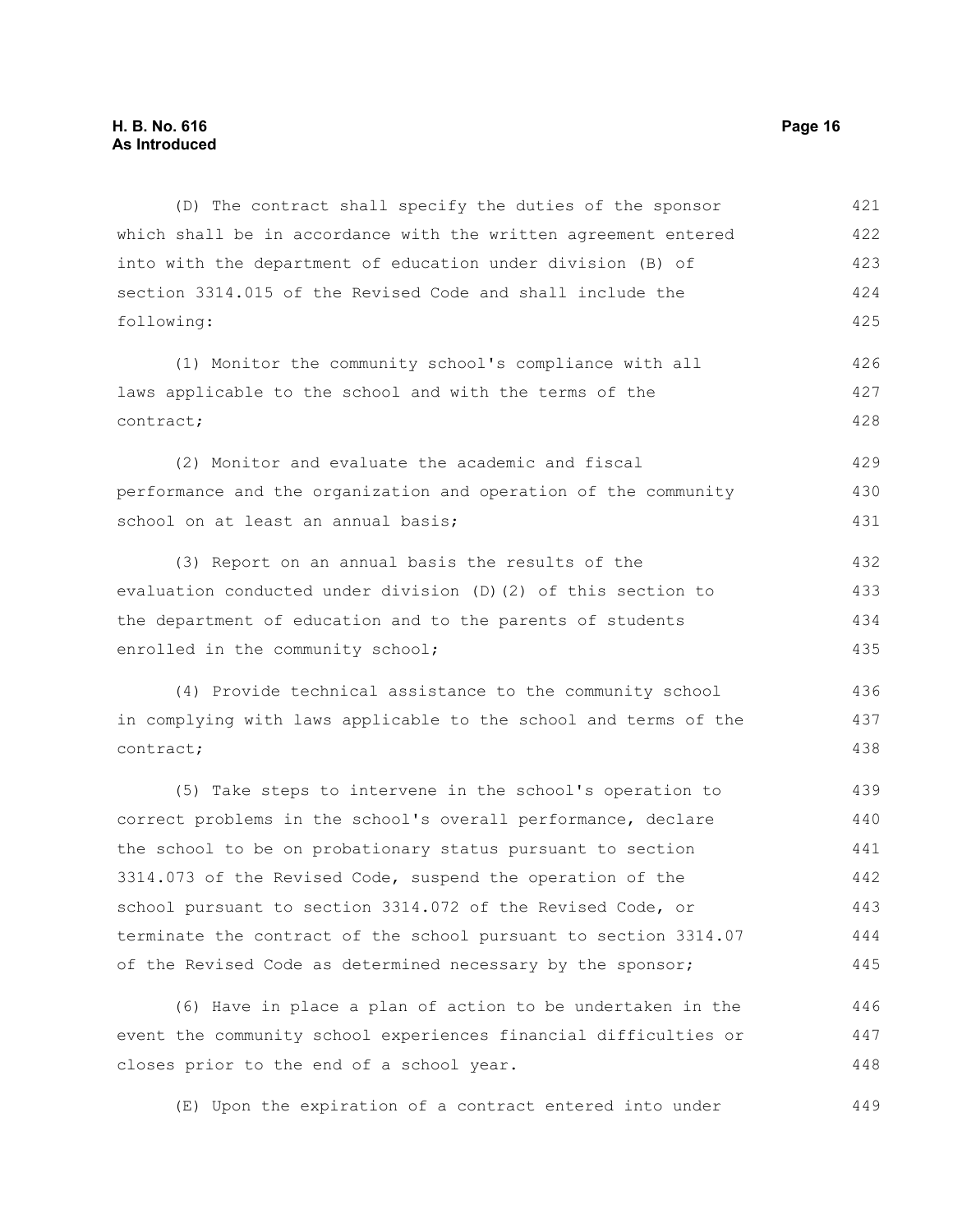### **H. B. No. 616 Page 17 As Introduced**

this section, the sponsor of a community school may, with the approval of the governing authority of the school, renew that contract for a period of time determined by the sponsor, but not ending earlier than the end of any school year, if the sponsor finds that the school's compliance with applicable laws and terms of the contract and the school's progress in meeting the academic goals prescribed in the contract have been satisfactory. Any contract that is renewed under this division remains subject to the provisions of sections 3314.07, 3314.072, and 3314.073 of the Revised Code. 450 451 452 453 454 455 456 457 458 459

(F) If a community school fails to open for operation within one year after the contract entered into under this section is adopted pursuant to division (D) of section 3314.02 of the Revised Code or permanently closes prior to the expiration of the contract, the contract shall be void and the school shall not enter into a contract with any other sponsor. A school shall not be considered permanently closed because the operations of the school have been suspended pursuant to section 3314.072 of the Revised Code. 460 461 462 463 464 465 466 467 468

**Sec. 3326.11.** Each science, technology, engineering, and mathematics school established under this chapter and its governing body shall comply with sections 9.90, 9.91, 109.65, 121.22, 149.43, 2151.357, 2151.421, 2313.19, 2921.42, 2921.43, 3301.0714, 3301.0715, 3301.0729, 3301.948, 3302.037, 3313.14, 3313.15, 3313.16, 3313.18, 3313.201, 3313.26, 3313.472, 3313.48, 3313.481, 3313.482, 3313.50, 3313.539, 3313.5310, 3313.608, 3313.6012, 3313.6013, 3313.6014, 3313.6015, 3313.6020, 3313.6021, 3313.6024, 3313.6025, 3313.6026, 3313.6029, 3313.61, 3313.611, 3313.614, 3313.615, 3313.617, 3313.618, 3313.6114, 3313.643, 3313.648, 3313.6411, 3313.66, 3313.661, 3313.662, 3313.666, 3313.667, 3313.668, 3313.669, 3313.6610, 3313.67, 469 470 471 472 473 474 475 476 477 478 479 480